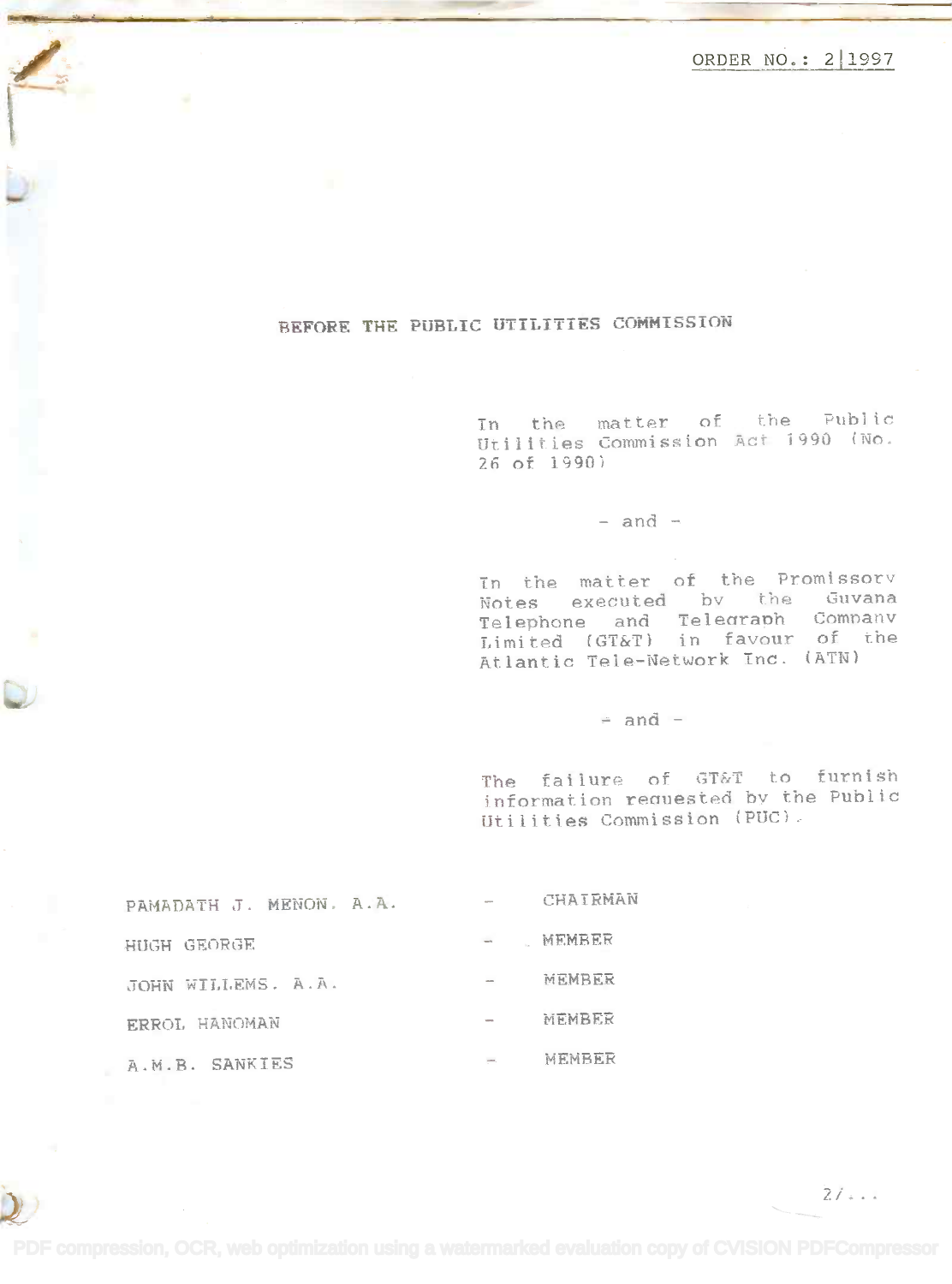### REPRESENTATION -

| The Guvana Telephone &<br>Telegraph Company Limited | $\mathcal{L}(\mathcal{L}^{\mathcal{L}})$ . | Mr Joseph Sanders.<br>Attorney-at-Law   |
|-----------------------------------------------------|--------------------------------------------|-----------------------------------------|
| The Guvana Consumers'<br>Association                | $\sim 10^{-10}$                            | Miss Lilv Ferdinand.<br>Attorney-at-Law |
| The Guvana Consumers'<br>Advisory Bureau            | $\sim 100$                                 | Miss Eileen Cox,<br>Vice-Chairman.      |

#### DECISION

On 15th January, 1997, this Commission held a public hearing in regard to the following matters -

- 不主子 Promissory Notes issued by the Guvana Telephone and Telegraph Company Limited (GT&T) between November. 1991, and Sentember, 1996, in contravention of section 47(1) of the Public Utilities Commission Act 1990 (No. 26 or 1990).
- $(i)$ Failure of GT&T to furnish information requested for, particularly regarding bank accounts and bank transactions, in contravention of the Public Utilities Commission Act 1990 (No. 26 of 1990).

The above are two of the matters that arose from the report of  $2.1$ the Financial Analyst of this Commission dated 29th November. 1996. marked as Exhibit C-1.

 $\gamma$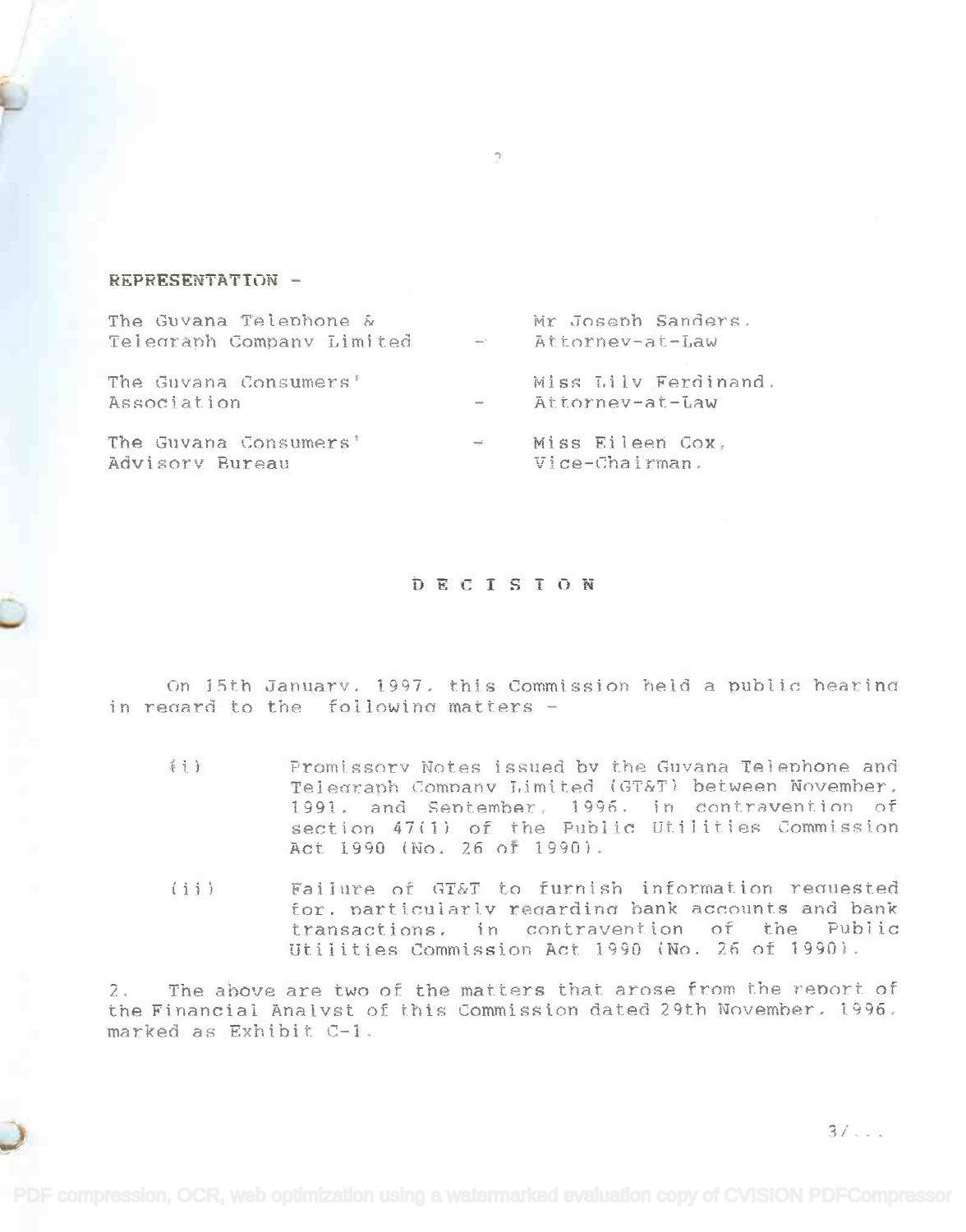3. Between November, 1991, and Sentember. 1996. GT&T has executed sixty-six Promissory Notes in favour of the Atlantic Tele-Network, sixty-six PromissorY Notes in favour of the Atlantic Tele-Network. Tnc. (ATN), which holds eighty per cent of the shares in GT&T. The other twenty per cent of the shares in GT&T are held by the otner twenty per cent of the snares in Giar are held by the<br>Government of Guvana. Generally, there is one Promissory Note executed by GT&T in favour of ATN every month. but in some months executed hv GT&T in favour of ATN every month. hut in some months two or more Promissory Notes have been executed. These Promissory Notes are marked as Exhibits C-2 to C-67. Notes are marked as Exhibits *C-2* to C-67.

4. In the first thirty-eight of the Promissory Notes the amount nayable is expressed in Guyana dollars. In the subsequent notes navahle is exnressed in Guvana dollars. In the subseauent notes the amount pavable is expressed in United States dollars. The the amount payable is expressed in united states dollars. The<br>amounts payable under all the above Promissory Notes are expressed to be navable at the Head Office of ATN in St Croix. U.S. Virgin Ts lands. All the Promissory Notes. other than Notes 40. 41 and 42, Islands. All the PromissorY Notes. other than Notes 40. 4] and 42. contain a recital contain a recital -

> "Anv contentious matters arising out of this Note shall be subject to the laws of Guvana and the iurisdiction of the Courts of Guyana". the Courts of Guvana".

Promis**sorv** Notes 40. 41 and 42 state that contentious matters eromissory notes 40, 41 and 42 state that contentious matters<br>arising out of them shall be subject to the laws of the United States Virain Islands. States Virain Islands.

5. Promissory Note No. 40 contains a recital that it is executed in replacement of Promissory Notes Nos. six to thirty-nine in renJacement of Promissory Notes Nos. six to thirty-nine previously outstanding. According to Exhibit C-1 report of the Financial Analyst of this Commission the first four Promissory Notes were renaid on 11th June. 1992. and the fifth Promissory Note Notes were renaid on 11th June. 1992. and the fifth Promissory Note was renaid on 23rd December, 1992. was renaid on 23rd December. 1992.

6. Promissory Notes Nos. 40. 41 and 42 are payable before the n. Promissory Notes Nos. 40. 41 and *4L* are navaDie before the expiry of one year. The other sixty-three Promissory Notes are payable before the expiry of two vears. The accrecate of the principal amounts due under Promissory Notes 40 to 66 is U.S.\$20.805,949.04. U.S.S20.ROS.Q4Q.04.

4/.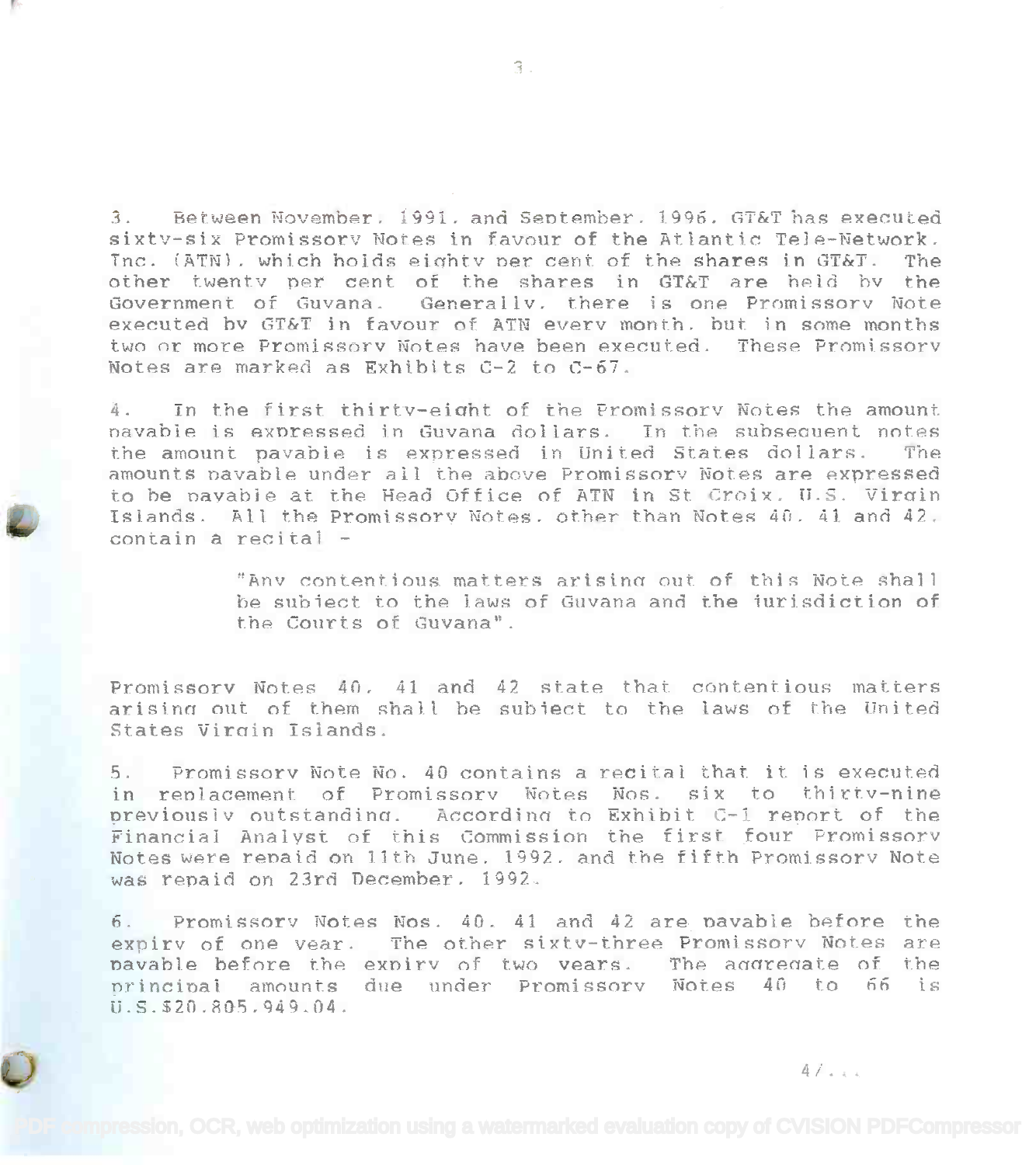7. Section 47(1) of the Public Utilities Commission Act 1990 (No. 26 of 1990) (PUC Act) states -

> "No nublic utility shall issue any stocks. shares or debentures or other evidence of indebtedness. navable after more than one vear from the date thereof. unless it has first obtained the approval of the Commission for the nronosed issue". nronosed issue".

The expression "other evidence of indebtedness" would, in our view, i<mark>n</mark>clude Promissory Notes. Therefore, the Promissory Notes executed bv GT&T in favour of ATN. which are pavable before the exnirv of two vears are covered by section 47 of the PUC Act and required the approval of this Commission before their execution.

8. GT&T's comments were sought on Exhibit C-1 report of the Financial Analvst of this Commission. In his reply dated 6th December. 1996. (Exhibit C-69) the General Manager of GT&T stated -

> "The fact that the notes evidencing these borrowings were "The fact that the notes evidencina tnese borrowinas were of a two year duration was a clerical error on GT&T's nart since it was never the intent of the narties that nart since it was never the intent of the narties that the notes should have exceeded one vear".

9. The following statement by Mr Joseph Sanders. Legal Counsel for GT&T. at the public hearing of this Commission on 15th January. 1997. is relevant. After referring to Exhibit C-69. letter from the 1997. is relevant. After reterrina to Exhibit C-69. letter from the General Manager of GT&T to the PUC. referred to above, Mr Sanders General Manaaer of GT&T to the PUC. referred to ahnve. Mr Sanders stated - stated -

"Now. Mr Chairman, the letter does on to say -

The audited financial statements for each vear which have been submitted to the Commission verifies that this is an error since you will see from those statements that all the amounts have been paid back within a vear as current liabilities.'

 $5/\ldots$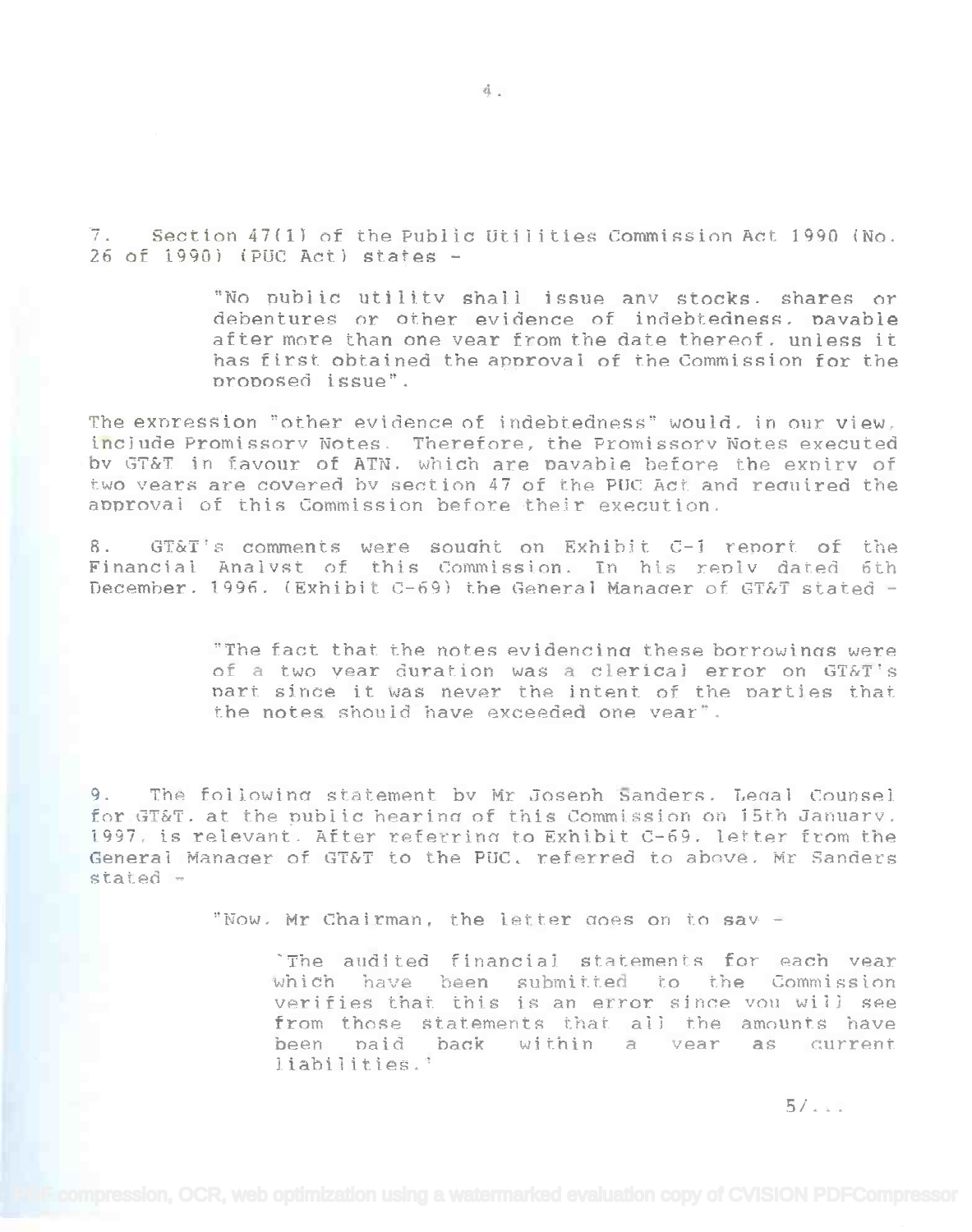10. Exhibit C-69 letter from the General Manager of GT&T, referred to by Mr Sanders, does not say that the amounts due under the sixtv-six Promissory Notes have been paid back by GT&T to ATN. Secondly, the question that has to be considered under the PUC Act is not whether the amounts payable under the Promissory Notes have been paid within one year, but whether the amounts due under those Notes are pavable after more than one year.

The amounts due under Promissory Notes 1 to 39 and 43 to 66  $11.$ are pavable after one year. They, therefore, attract the provisions of section 47 of the PUC Act and since approval of this Commission was not sought or obtained for the execution of those Promissory Notes, as required by that section, all of them are null and void, ineffective and unenforceable. Promissory Note 40 is only a consolidation and renewal of Promissory Notes 6 to 39 previously outstanding and, in view of that though Promissory Note 40 is expressed to be pavable before the expiry of one year, it also is null and void, ineffective and unenforceable.

#### ORDER

12. In the light of the above discussions and findings it is hereby ordered that -

> $(1)$ No payments shall be made by GT&T to ATN in respect of Promissory Notes 6 to 40 (Exhibits C-7 to C-41) and 43 to 66 (Exhibits  $C-44$  to  $C-67$ ) executed by GT&T in favour of ATN:

> > $61...$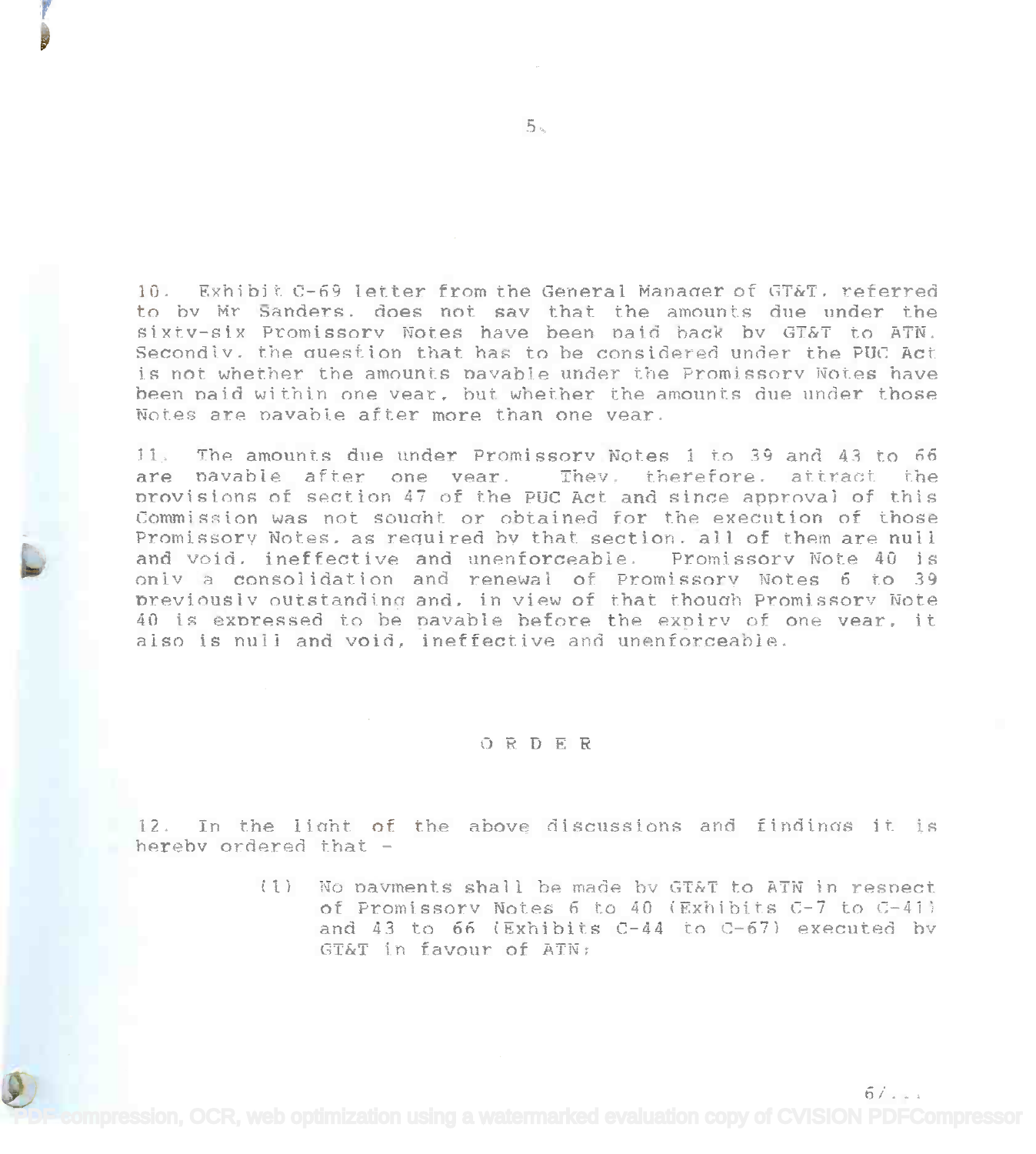- (2) Amounts paid by GT&T to ATN under Promissory Notes Amounts paid by Grar to Arm under Promissory Notes<br>1 to 5 (Exhibits C-2 to C-6) and if any payments have been made bv GT&T to ATN under Promissorv Notes 6 to 40 (Exhibits C-7 to C-411 and Promissory Notes 6 to 40 (Exhibits C-7 to C-4i) and Promissory Notes 43 to 66 (Exhibits C-44 to C-67) shall be recovered by GT&T from ATN. and paid back by ATN to GT&T. within three months from the date of this Order or such further time as may be allowed by this Commission on good and sufficient cause shown. with interest at 12 per cent per annum from the date of this Order: date of this Order:
- (31 However. notwithstandina anythina stated in Orders {3l However. notwithstandina anvthlncr stated in Orders  $(1)$  and  $(2)$  above if  $GTAT$  proves to the satisfaction of this Commission. independent of the satisfaction of this Commission. independent of the Promissory Notes, that the whole or part of the Promissory Notes, that the whole or part of the<br>amounts mentioned in Promissory Notes 1 to 40 and Promissory Notes 43 to 66 represents amounts due from GT&T to ATN as a result of any transactions entered into between the two companies and that those transactions were lawfully entered into at arms length. this Commission will be willing to authorise the payment of any amounts properly due from GT&T to ATN. from GT&T to ATN.

13. As regards the second matter mentioned in para. 1 above, at the hearing on 15th January. 1997. Mr Sanders. Legal Counsel for GT&T. explained that it was the result of a misunderstandina. He *GT&T.* explained that it was the result of a misunderstanolna. He stated - stated -

> "I can tell vou now, as I said at our last hearing and I have been savina many times before this Commission. the have been savincr many times before this Commission. the have been saving many eimes service enig sommission. The if this misunderstanding occurred. But Mr Mac Caskev is welcome to be there tomorrow or any day after that."

 $\tilde{n}$ .